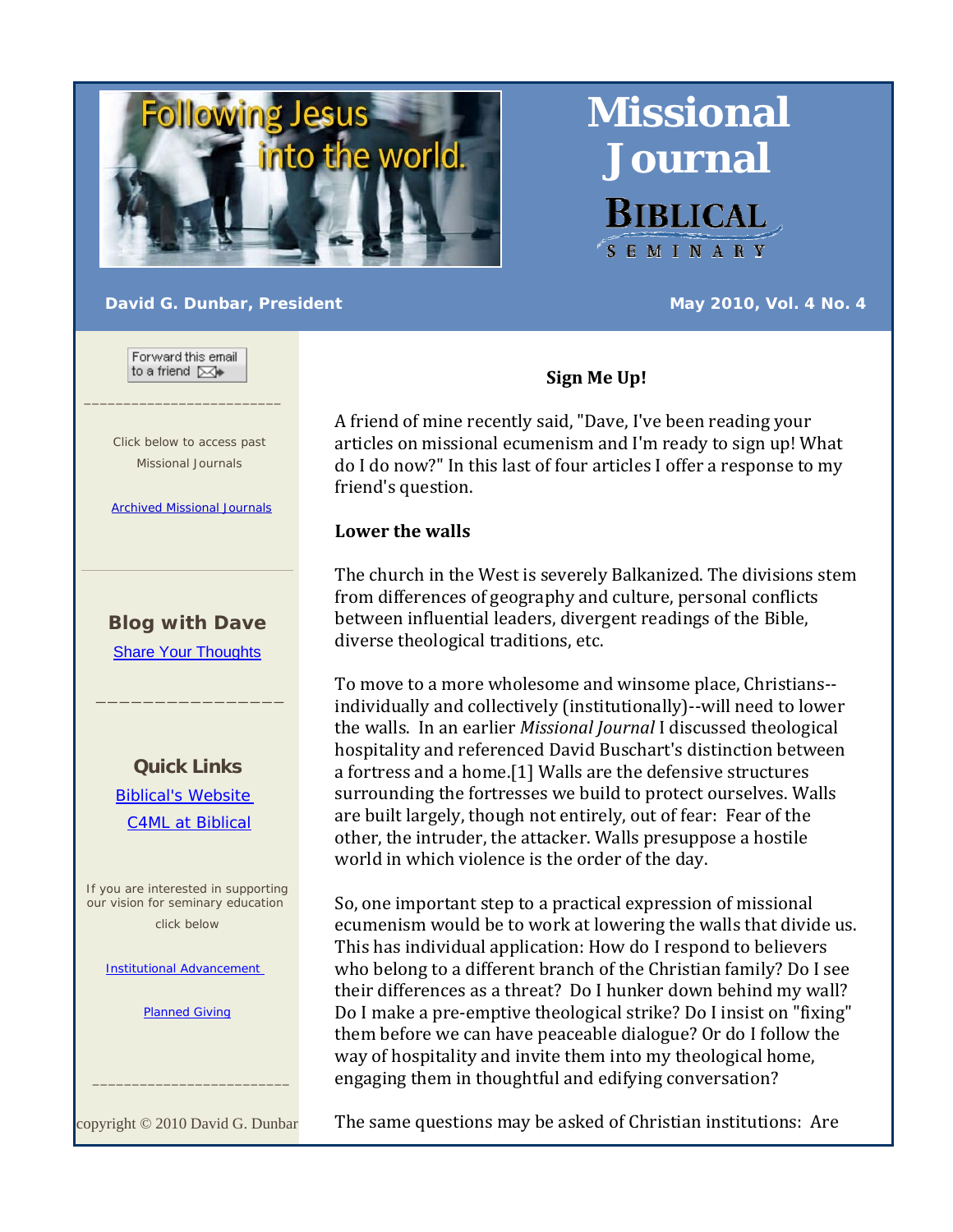we hostile or hospitable? Do we relate to other groups in a spirit of competition or compassion? Do we preach and teach with the goal of showing that we are right and other groups are wrong?

How do we lower the walls? I suppose that depends on the particular kind of wall that is creating the problem. Suppose the wall is hatred, pride, prejudice, fear, ignorance, racism, or perhaps a combination of these things. Lowering the walls will mean asking God to forgive us for the ways we have been complicit in any of these sins‐‐as we surely have been‐‐and pursuing reconciliation with those on the other side of the wall.

But lowering the walls may also mean reexamining our theological traditions, ways of reading Scripture, and ecclesiastic practices. I am not suggesting that any of these must be dismantled or destroyed, although in some cases that might not be a bad idea. Rather, I am proposing "re‐valuing" of our theological walls along the lines of what I (and others) call "generous orthodoxy."[2] Orthodoxy is the body of truth recognized "everywhere, always, and by all" as Vincent of Lerins put it. Orthodoxy is an important wall that helps us define and protect the church.

However, some of us have added other stones to our walls beyond the primary stones of orthodoxy. Unfortunately, all the stones look the same to us and we feel the need to defend them all equally!

We *must* take some of these stones out of the wall. I'm not saying they need to be thrown away. One group may feel strongly that five‐point Calvinism is the most faithful framework in which to understand the redemptive work of God in Christ. Fair enough. But is that a stone for the wall? Or to ask it differently, are those who don't hold a Calvinist position dangerous? Do we need to engage in theological warfare in order to compel their surrender or defeat?

Recently the popular Calvinist pastor John Piper has taken severe criticism from some of his Calvinist friends because he invited mega‐church pastor Rick Warren to speak at this year's Desiring God Conference. Piper has done a good thing. He has lowered the wall between brothers. But don't miss the fact that he is paying a price for doing so‐‐some Fundamentalist and Reformed folks are urging their followers to separate from Piper.

Calvinism may not be your "issue." But likely you have some such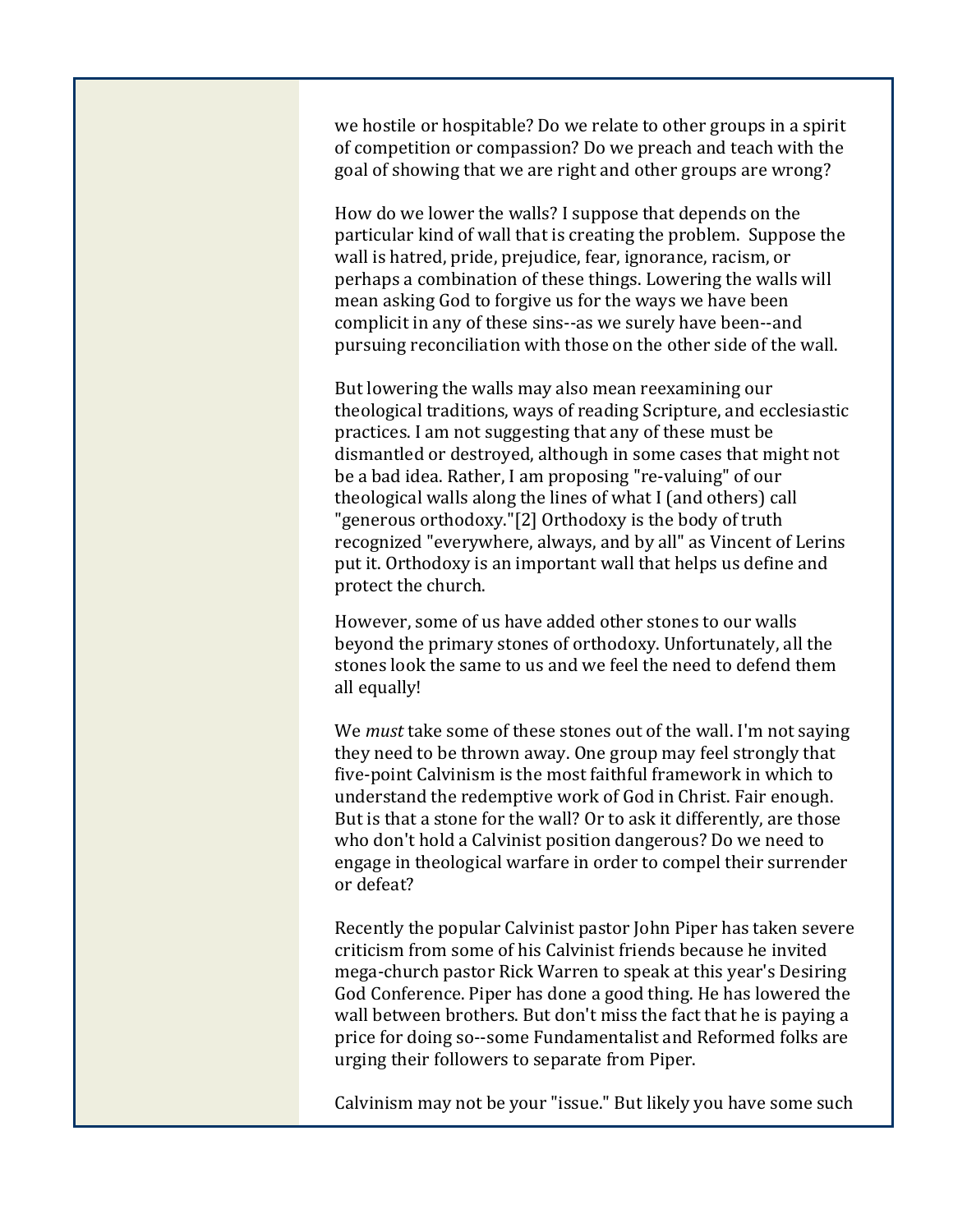stones in your walls that are harmful to you and to the mission of God. I contend that all of us need to examine our walls and take out some of the unnecessary stones, so that we can practice more hospitality and less hostility.

## **Cultivate a gracious spirit**

Theological hospitality is gracious‐‐it extends to others the welcome we received from the Father of Jesus. We don't need to "prove ourselves" in the Father's house‐‐we are known and loved. The Spirit who works in us is gentle and persuasive, not aggressive or coercive. How might we practice more of this among ourselves?

We might start by giving others the benefit of the doubt. I find in myself a terrible tendency to rush to judgment. When I disagree with the opinions or actions of another believer I quickly determine that they are wrong. I even have the temerity to assess their motives: They don't value truth, they aren't willing to pay the price, they are "worldly," etc. Sadly, what I see in myself is widespread in the Christian world.

Recently Pastor Tim Keller of Redeemer Presbyterian Church in Manhattan was interviewed at Covenant Seminary about a number of ministry issues.[3] When asked how he handled the question of homosexuality, Keller replied that he affirmed the traditional Christian ethic on this subject but added that, given the diversity of his congregation, he preferred to address the issue in private conversations rather than through preaching.

Some of Keller's critics quickly jumped on his comments. One person suggested that "his response is so shameful it poisons every word he's ever preached." Another stated, "Pastor Keller knows what he ought to be doing, but he's not brave enough to do it."

Observe not only the lack of grace in these comments but also the confidence in judging the motives of a brother. Keller gives his own reasons for not preaching about homosexuality. It is fair to question his reasoning and challenge his decision. However, it is quite another thing to propose that this undercuts the entire value of his ministry or to think you know that the *real* reason for his decision is cowardice.

This is the sort of backbiting that undermines the church's credibility before a watching world. I confess to having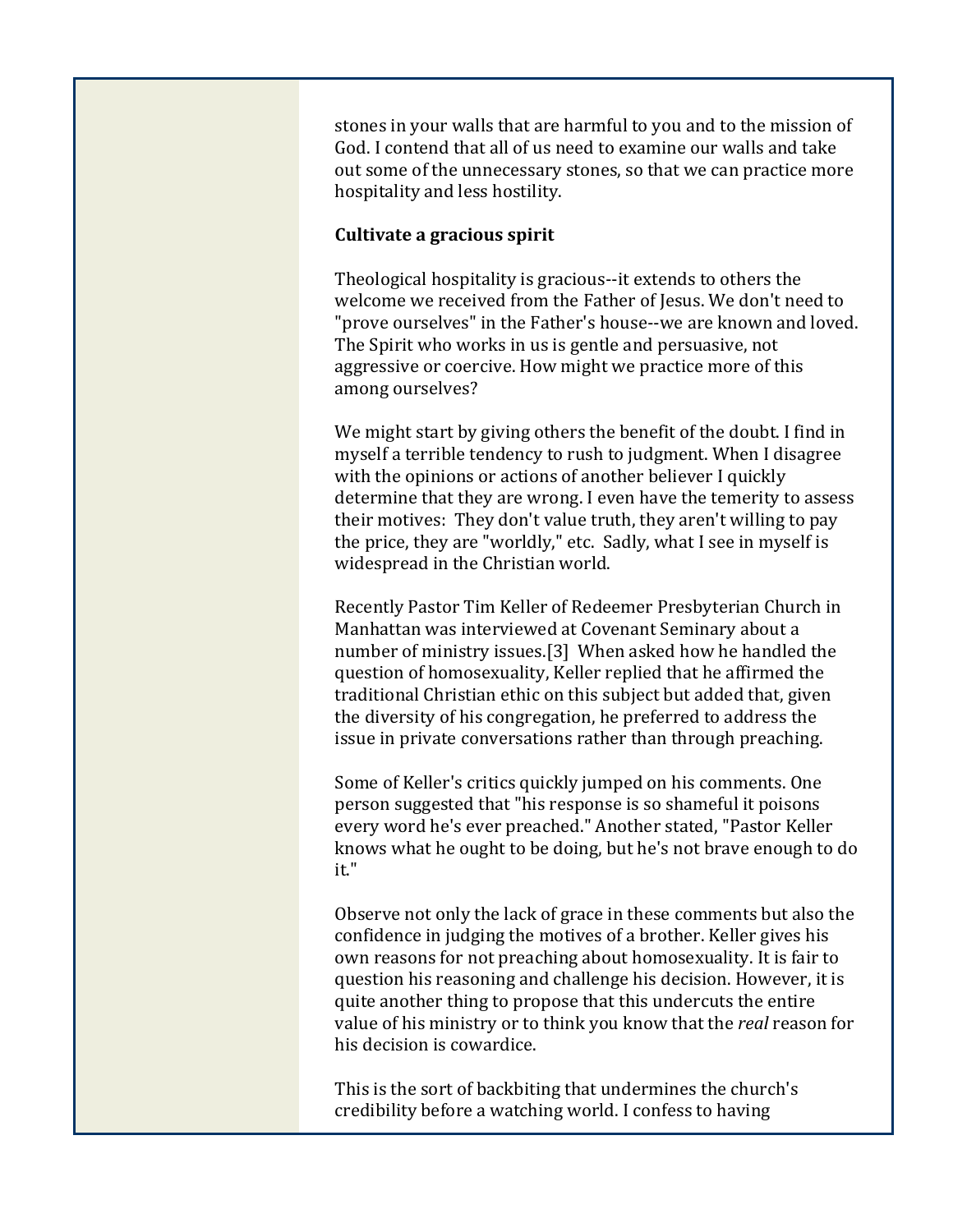participated in such small‐mindedness in the past. With God's help I am seeking a better way.

### **Look for partnerships**

Lowering the walls and cultivating a gracious spirit allows us to consider the possibility of partnering with other Christians in ministry and witness. I am not suggesting a program for ecclesiastical reunion, although there are places and times when the Holy Spirit may lead Christians in these directions. Sins of the past need to be confessed and forgiven and, in situations where past offenses have resulted in separate churches and denominations, reunion may be desirable.

But a friend of mine used to say, "You can't unscramble scrambled eggs." I think this may be true with much of Christian history--any large-scale agenda to reverse a process that has resulted in 224 distinct denominations in America[4] seems unrealistic. And there are some features about all this diversity that are actually healthy and energizing.

So I prefer talking about partnerships among individuals, organizations, and churches. These would be relationships that encourage God's people to work together in a spirit of trust and love across traditional, theological, cultural, or denominational barriers. Some of this takes place already through interdenominational ministries‐‐Christian schools, crisis pregnancy centers, campus ministries, and mission agencies.

Partners maintain their distinct identities, their unique theological flavors, or particular ministry emphases. But they make common cause in service to the kingdom of God. Such partnerships can be across the street, across town, or around the world. They are easier to form and easier to manage than mergers. They may be long or short term. And they will normally focus on specific kingdom objectives.

Partnerships of this sort remind us that we need other members of the body‐‐including those who are not part of our tribe‐‐to carry out God's mission. They encourage us to see other Christians from the perspective of common faith and the one Spirit rather than the perspective of our "correct theology" and their distance from our "truth." With this comes a greater humility about our own place in the kingdom, a greater appreciation for the work of the Spirit in the world‐wide church, and a greater openness to the gospel among those who will see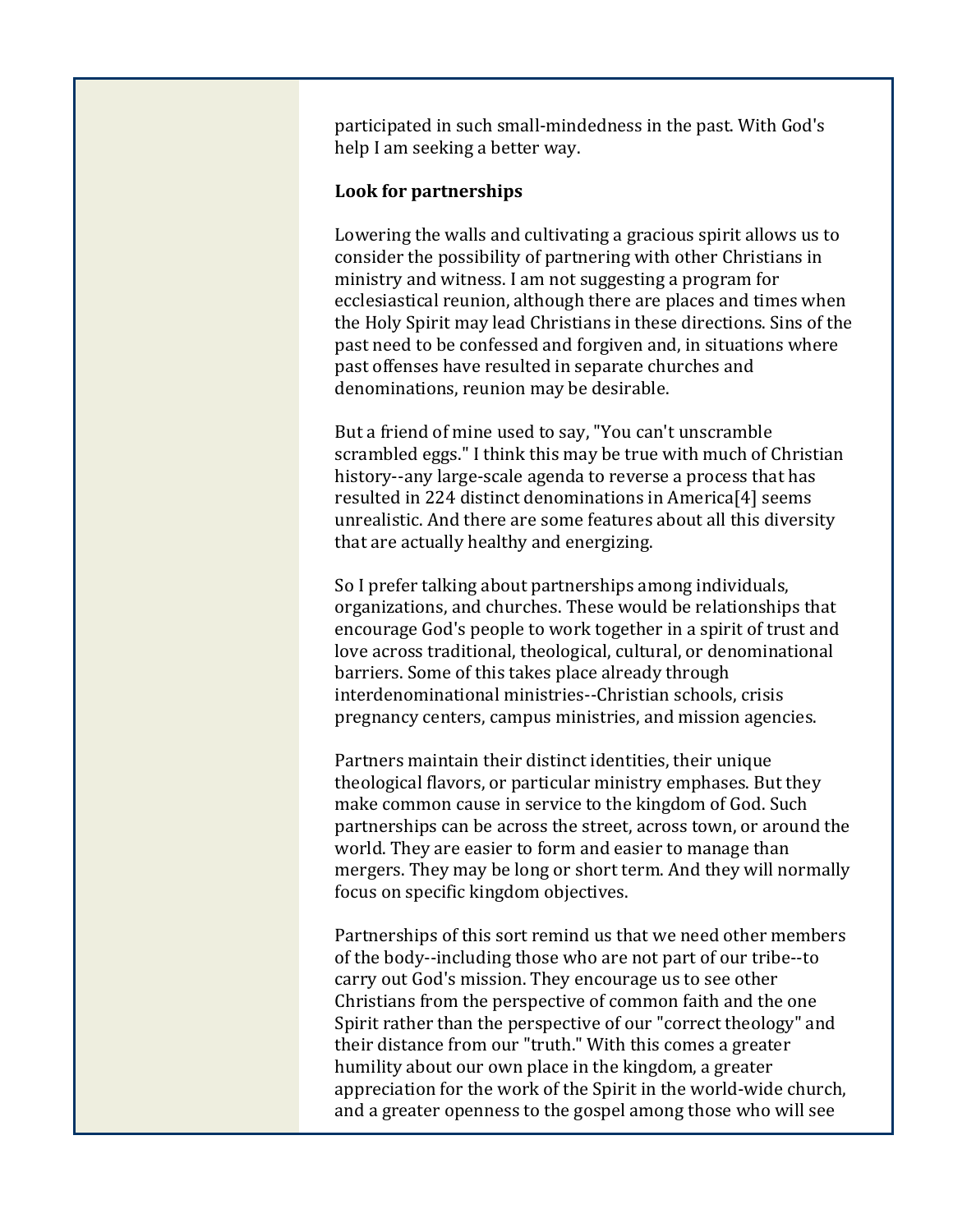that we are indeed disciples of Jesus (John 13: 35).

#### **Pray for the mission**

In his moment of extreme crisis, Jesus prayed for the mission (John 17). He prayed for protection for his disciples, he prayed for them to be focused on the mission, and he prayed for their unity. Christians in the West need to be reminded that the unity Jesus prayed for is a supernatural reality that calls us beyond *our* best strategies to something only the Holy Spirit can produce in us. So prayer must be part of the missional agenda.

I am thinking not just about the prayer of individuals but about missional‐ecumenical prayer that brings churches and Christian organizations together to seek the blessing of God on a particular community, or people group, or nation, or the world. The late Pope John Paul II said it well: "When Christians pray together, the goal of unity seems closer. The long history of Christians marked by many divisions seems to converge once more because it tends towards that Source of its unity which is Jesus Christ. He 'is the same yesterday, today and forever!' (Heb 13:8)."[5]

So what might happen if churches in the same community were to gather regularly to pray for the mission of God? Suppose they asked the Lord to give them eyes to see the needs around them and ways they might be a blessing to those in their own neighborhoods. What if they asked the Lord of the harvest to send workers into the harvest field? What if they prayed that all competitiveness and gossip between Christian groups within the community would cease? Would we see more of what Jesus prayed for: More unity among his disciples resulting in more people who believe the message (John 17: 21‐23)?

I admit that I have not had much experience with this kind of prayer. I think that says a lot about the Christian culture that has shaped me over many years. But I also sense that the wind may be shifting, that a new generation of believers is looking for something better, and that God may be up to something wonderful in our day.

[1] *Missional Journal* 4.1 at http://www.biblical.edu/images/stories/faculty/vol4no1.pdf. [2] *Missional Journal* 1.6 at